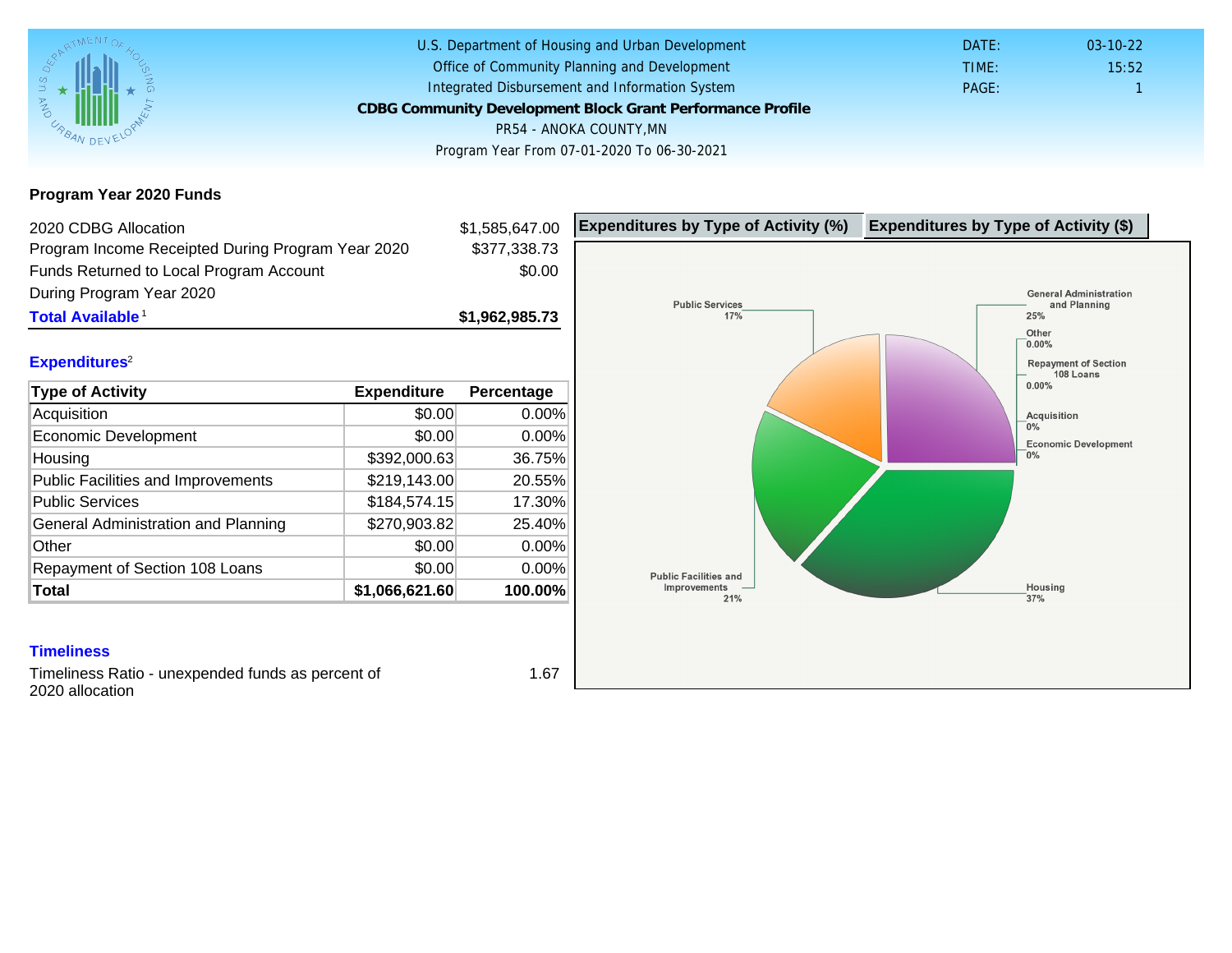## Program Targeting

| 1 - Percentage of Expenditures Assisting Low-<br>and Moderate-Income Persons and Households<br>Either Directly or On an Area Basis <sup>3</sup>                                                                              | 100.00%  |  |
|------------------------------------------------------------------------------------------------------------------------------------------------------------------------------------------------------------------------------|----------|--|
| 2 - Percentage of Expenditures That Benefit<br>Low/Mod Income Areas                                                                                                                                                          | $0.00\%$ |  |
| 3 -Percentage of Expenditures That Aid in The<br>Prevention or Elimination of Slum or Blight                                                                                                                                 | $0.00\%$ |  |
| 4 - Percentage of Expenditures Addressing<br><b>Urgent Needs</b>                                                                                                                                                             | $0.00\%$ |  |
| 5-Funds Expended in Neighborhood<br>(Community For State) Revitalization Strategy<br>Areas and by Community Development<br>Financial Institution.<br>6-Percentage of Funds Expended in<br>Neighborhood (Community For State) | \$0.00   |  |
| Revitalization Strategy Areas and by Community<br>Development Financial Institution                                                                                                                                          | $0.00\%$ |  |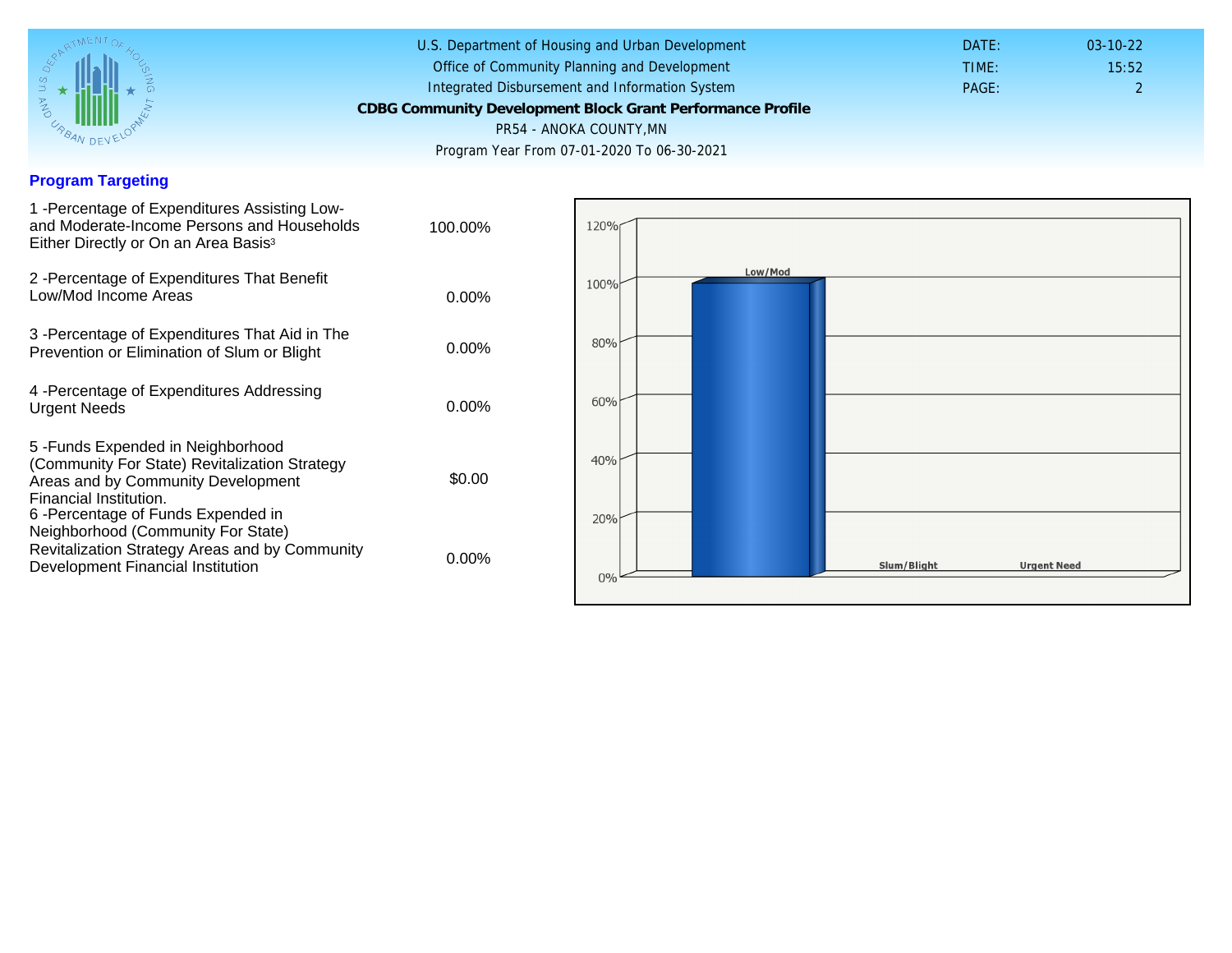# CDBG Beneficiaries by Racial/Ethnic Category <sup>4</sup>

| Race                                              | Total    | Hispanic |
|---------------------------------------------------|----------|----------|
| White                                             | 70.43%   | 97.93%   |
| Black/African American                            | 17.68%   | 0.71%    |
| Asian                                             | 3.48%    | 0.05%    |
| American Indian/Alaskan Native                    | 1.22%    | 0.24%    |
| lNative Hawaiian/Other Pacific Islander           | 0.11%    | 0.09%    |
| American Indian/Alaskan Native & White            | 0.24%    | 0.09%    |
| Asian & White                                     | 0.28%    | 0.00%    |
| Black/African American & White                    | 1.63%    | 0.09%    |
| Amer. Indian/Alaskan Native & Black/African Amer. | 0.08%    | $0.00\%$ |
| Other multi-racial                                | 4.85%    | 0.80%    |
| Asian/Pacific Islander (valid until 03-31-04)     | $0.00\%$ | $0.00\%$ |
| Hispanic (valid until 03-31-04)                   | 0.00%    | 0.00%    |

### Income of CDBG Beneficiaries

| Income Level                          | Percentage |  |
|---------------------------------------|------------|--|
| Extremely Low Income (<=30%)          | 62.93%     |  |
| Low Income (30-50%)                   | 30.35%     |  |
| Moderate Income (50-80%)              | 0.86%      |  |
| Total Low and Moderate Income (<=80%) | 94.13%     |  |
| Non Low and Moderate Income (>80%)    | 5.87%      |  |